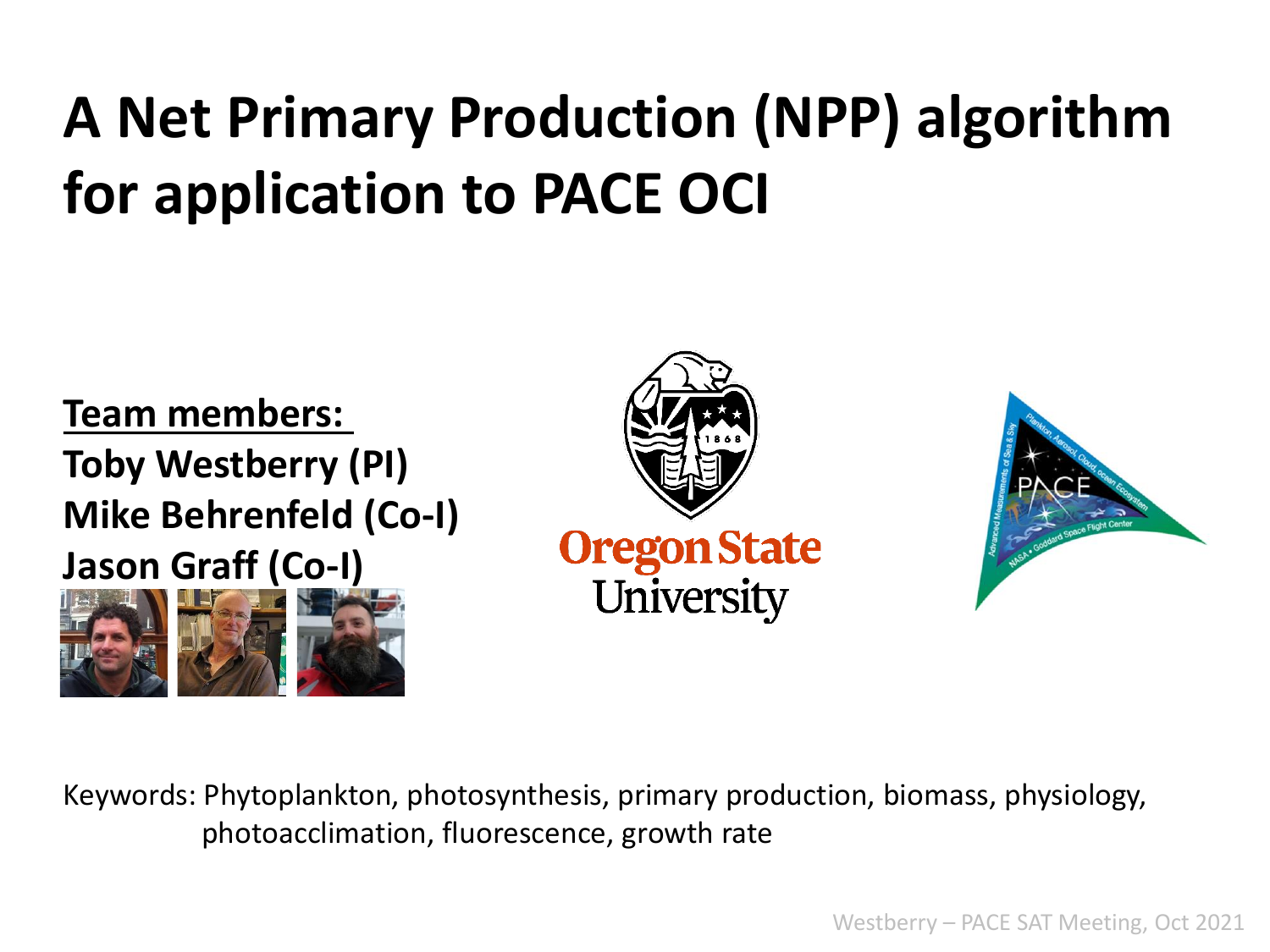#### Overarching goal

#### **Develop an algorithm for estimating Net Primary Production (NPP)**

Improvements over heritage approaches will derive from use of hyperspectral products available through PACE Project or other SAT efforts:

- phytoplankton absorption,  $a_{ph}(\lambda)$
- particulate backscattering,  $b_{bo}(\lambda)$
- Fluorescence Line Height, *FLH*

Phytoplankton taxonomy and physiology are conveyed directly and indirectly through  $a_{ph}(\lambda)$  and  $b_{bn}(\lambda)$ 

Unique physiology related to iron stress is conveyed in chlorophyll fluorescence signal *(FLH)*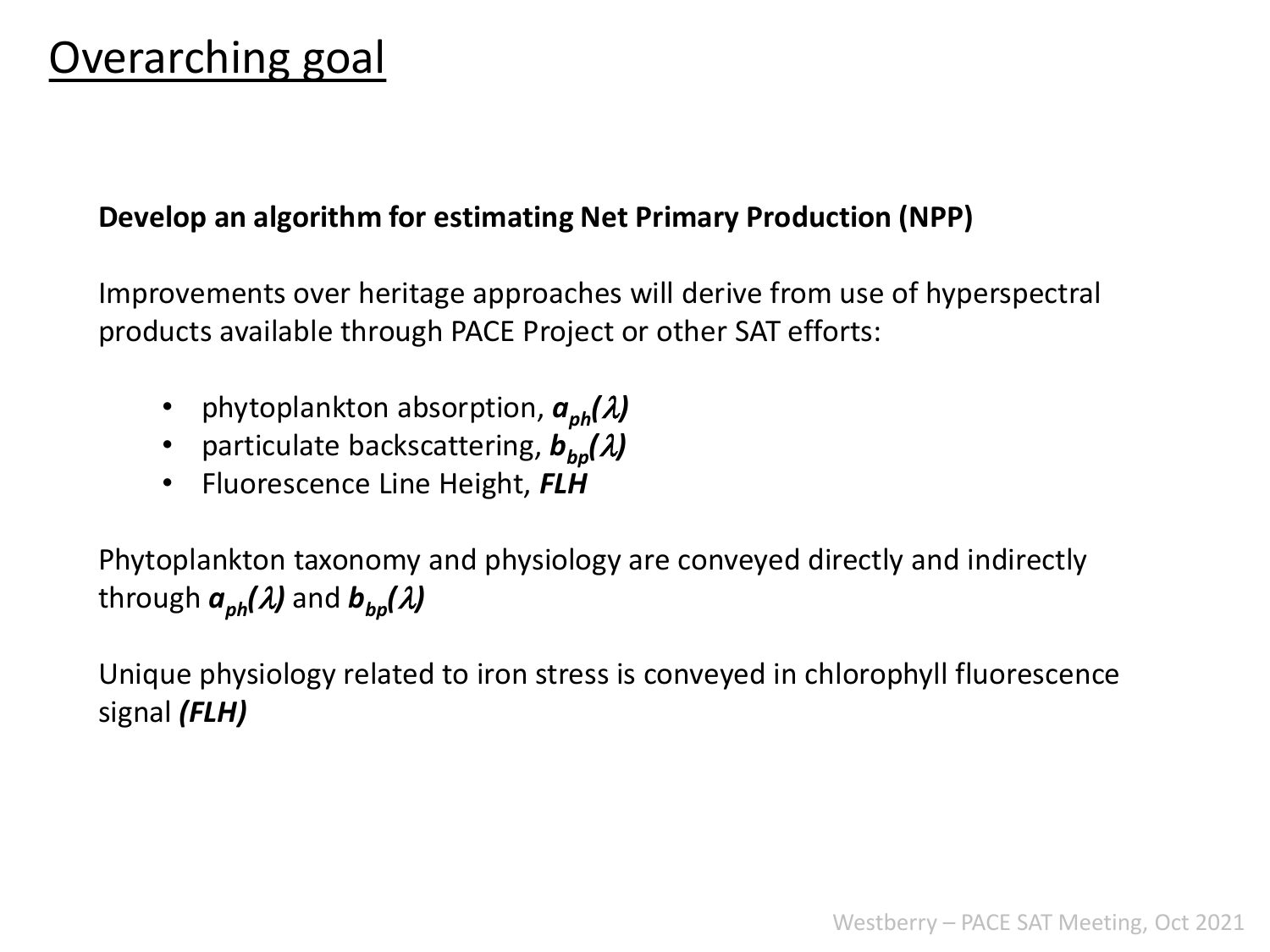### Efforts thus far

- Compiled NPP and  $\mu$  "validation" datasets
- Compiled merged algorithm development dataset (mostly from NASA field campaigns, SABOR Ex., NAAMES, EXPORTS)
- **Exploratory analyses looking at**  $b_{\text{bp}}(\lambda)$ **, C<sub>phyto</sub>, NPP and community composition**
- **Exploratory analyses linking FLH to NPP**
- Working with pyTOAST data to develop product pipelines
- Working on invited review article for *Earth-Science Reviews* (will include PACE-oriented vision for future)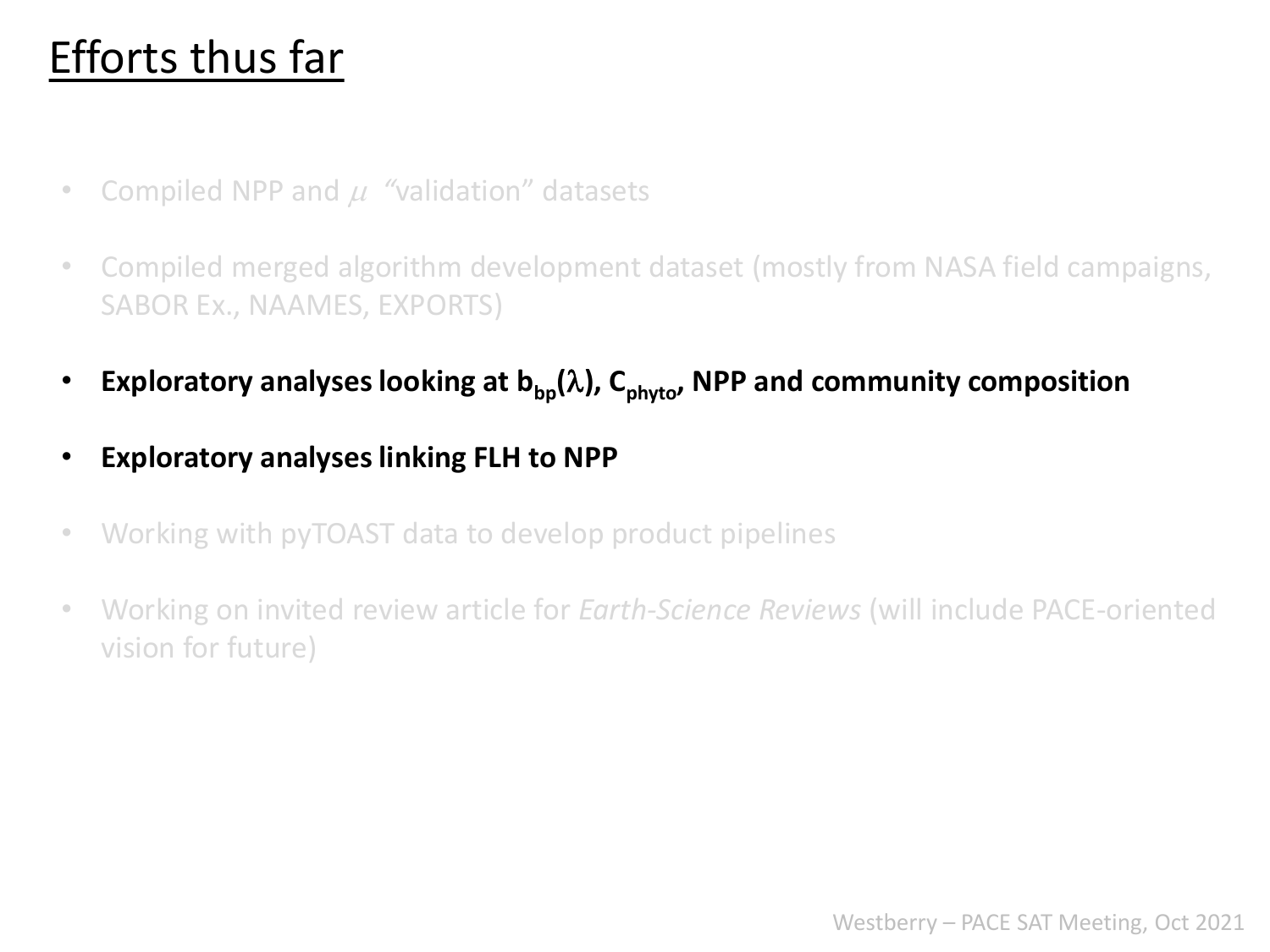## Linking  $b_{bp}(\lambda)$ , C<sub>phyto</sub>, and community composition

- $C_{\text{phuto}}$ : b<sub>bp</sub> should vary with particle characteristics (i.e., phyto community composition)
- If we stratify data based on HPLC measurements (Kramer et al., 2020), we get some sense of different  $C_{\text{phuto}}$ :  $b_{\text{bo}}$  across phyto groups
- We can use shape of  $a_{ph}(\lambda)$  to estimate variable  $C_{phyto}$ : $b_{bp}$ , and subsequently NPP



**Fox et al., in review** *L&O Letters*